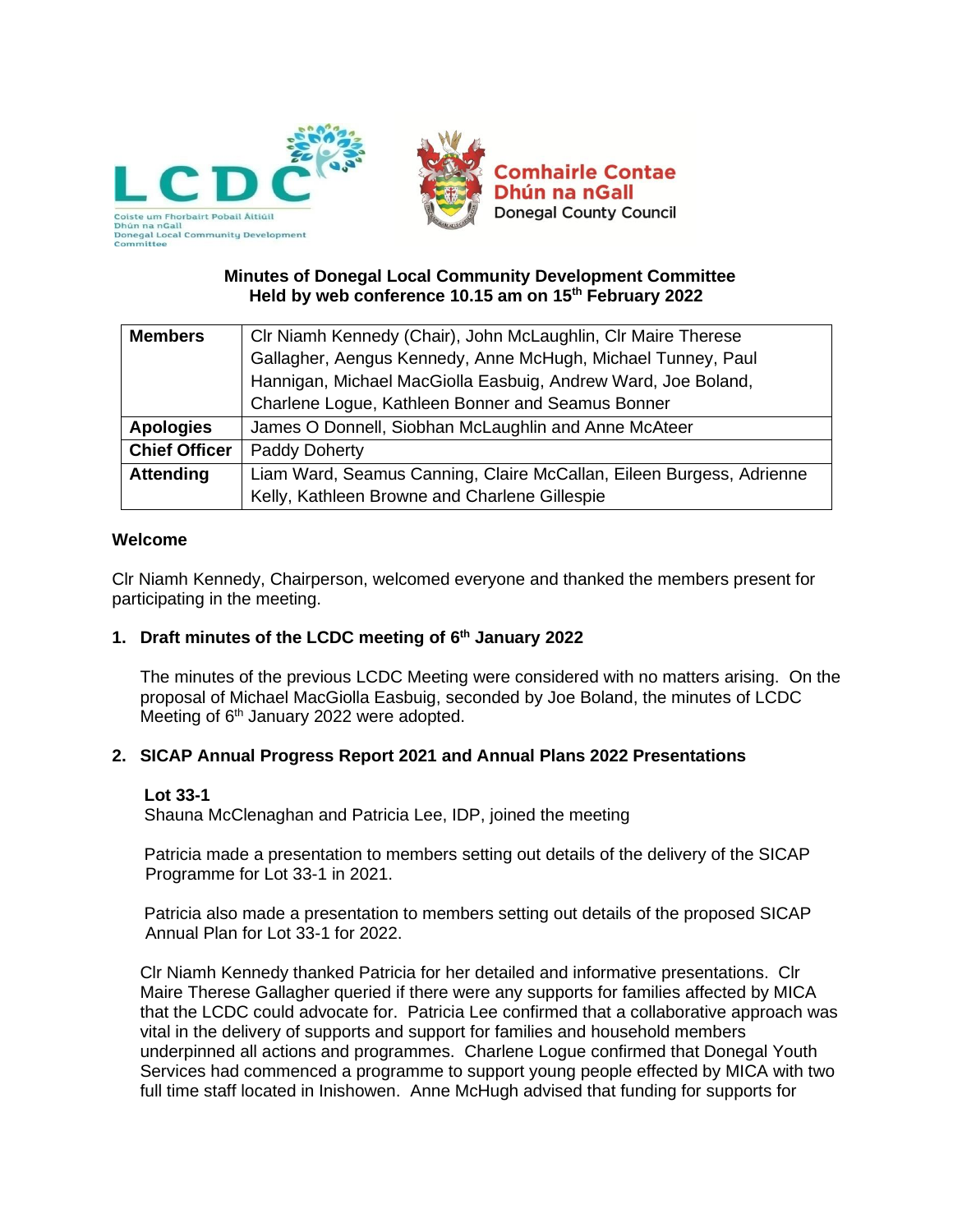young people effected by MICA had been raised by the ETB at a recent meeting with the Department of Education.

Liam Ward advised that a proposal to allocate funding from CYPSC to provide community resilience supports to families effected by MICA would be brought to the March CYPSC meeting.

Shauna McClenaghan confirmed that it was essential that groups collaborate and be as agile as possible to ensure appropriate supports are in place to assist people as the need arises eg community support in emergency situation, assistance with completing forms etc. Andrew Ward confirmed that assistance with completing forms was one of many issues faced by people affected by MICA. He advised that the scale of the problems to be addressed would require a co-ordinated approach from all agencies.

Clr Maire Therese Gallagher recognised all the good work being done and called on all agencies represented on the LCDC to ensure as much support as possible is put in place for families and households effected by MICA.

### **Lot 33-2**

Margaret Larkin and Ciara Cronin, DLDC joined the meeting Margaret made a presentation to Members setting out details of the Goal 1 element of the SICAP Programme and Ciara made a presentation setting out details of the Goal 2 element of the SICAP Programme for Lot 33-2 in 2021.

Margaret and Ciara also made a presentation to members setting out details of the proposed SICAP Annual Plan for Lot 33-2 for 2022.

Clr Maire Therese Gallagher expressed her delight that youth mental health was included as a priority action for Lot 33-2. She advised that it was very difficult to find support services for children in crisis and expressed her concern that many programmes, such as Gemma's Legacy for Hope, are dependant on fundraising and called for the stability of these programmes and services to be prioritised. Clr Gallagher also raised the issue of support services for victims of Domestic Abuse, Drugs and Alcohol.

Margaret Larkin confirmed that DLDC had provided supports to Playmatters, the group behind Gemma's Legacy of Hope, to manage and deliver their services and would continue to do so.

Clr Niamh Kennedy, on behalf of the LCDC, thanked them for their informative presentations.

#### **Lot 33-3**

Margaret Larkin and Ciara Cronin, DLDC made a presentation to Members setting out details of the Goal 1 element and Goal 2 elements of the SICAP Programme for Lot 33-3 in 2021.

Margaret and Ciara also made a presentation to members setting out details of the proposed SICAP Annual Plan for Lot 33-2 for 2022.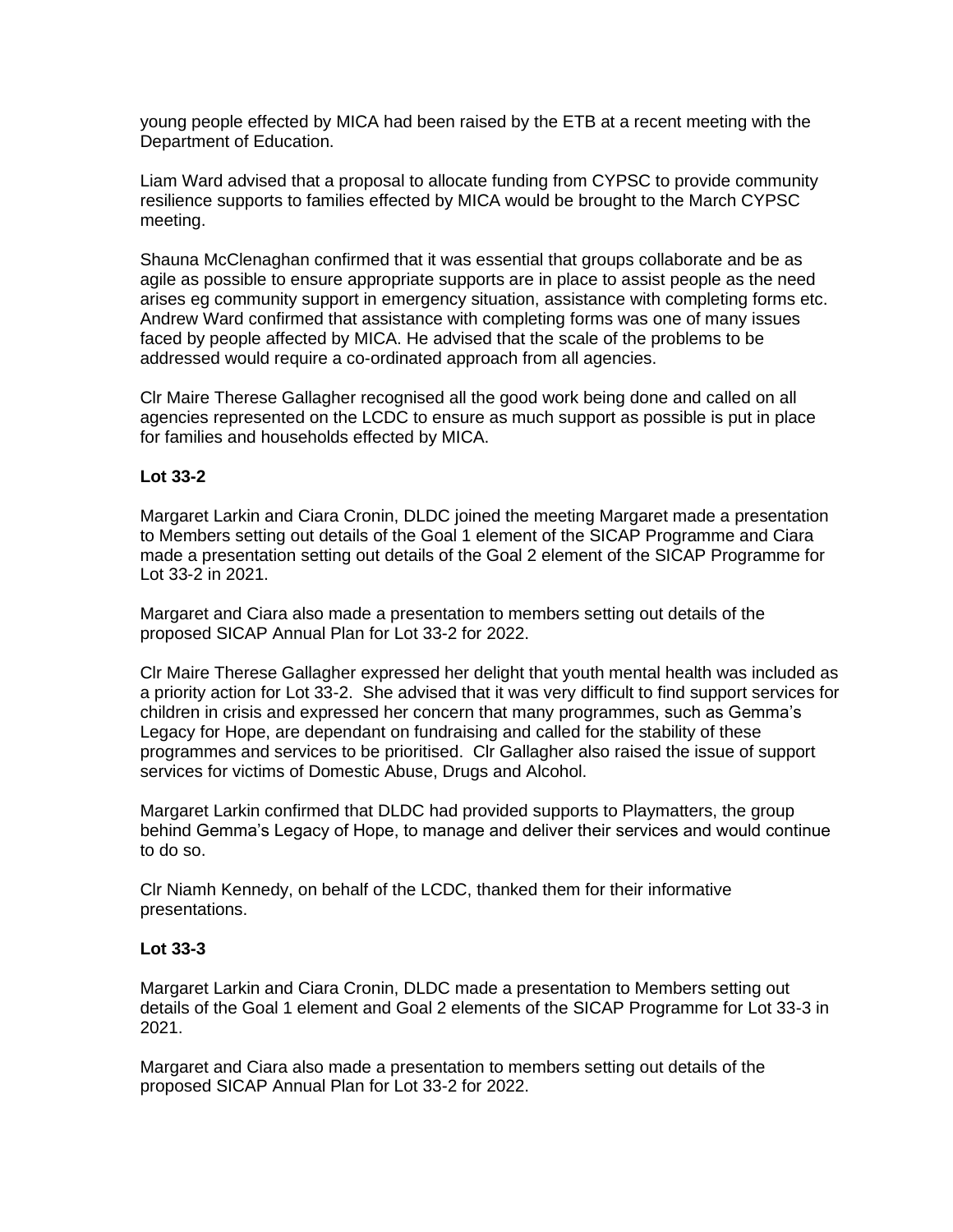Seamus Bonner suggested that supports for remote working, specifically for the long term unemployed and disabled, be included in future plans. Clr Niamh Kennedy also raised the difficulty being faced in the hospitality sector to fill vacancies,

On behalf of the LCDC, Clr Niamh Kennedy, thanked Margaret and Ciara for their informative presentations.

## **3. Approval of Annual Plans 2022 in Principle**

Members considered approval of Annual Plans 2022 in principle as follows:

### **Lot 33-1 – Donegal Inishowen**

Members considered Lot 33-1 Annual Plan 2022, which had been circulated with the Agenda, and report from SICAP Sub Committee which circulated was in advance of the meeting.

Seamus Canning advised members that the Annual Plan 2022 for Lot 33-1 (Donegal Inishowen), was brought before the LCDC SICAP Sub Committee for consideration on 9<sup>th</sup> February 2022.

### Document Check

Seamus confirmed that all required documentation has been uploaded onto IRIS.

### **Budget**

Members were advised that the annual budget for 2022 is €682,756.00. It was confirmed that the Plan met all the criteria set down in relation to financial and budgetary checks and the PI had detailed where any underspend from 2021 and how the budget increase for 2022 would be allocated in 2022. They had also detailed where the portion of the budget increase had been allocated to address the Mid Programme Priorities.

### Targets

Seamus advised that the KPI Targets set by the LCDC are aligned with the targets set for Goal 1 (36), Goal (299) and KPI2 disadvantaged area target (37%).

### Actions

Seamus advised members as follows:-

### Goal 1

- There are 5 actions under Goal 1, which includes one new action for 2022 Strengthening Social Enterprise. The rationale and descriptions provided for the actions provide sufficient detail to indicate that they are SICAP appropriate, well structured and realistic.
- The target groups identified offer a wide geographic and sectoral spread throughout Inishowen.
- The proposed actions are targeting the community and voluntary sector in Inishowen and are seeking to empower the groups and sustain the community. They sufficiently target groups in the Lot and prioritise the work of SICAP.
- The LDC has indicated that the underspend from 2021 will be spent on partially funding a Social Enterprise Officer post.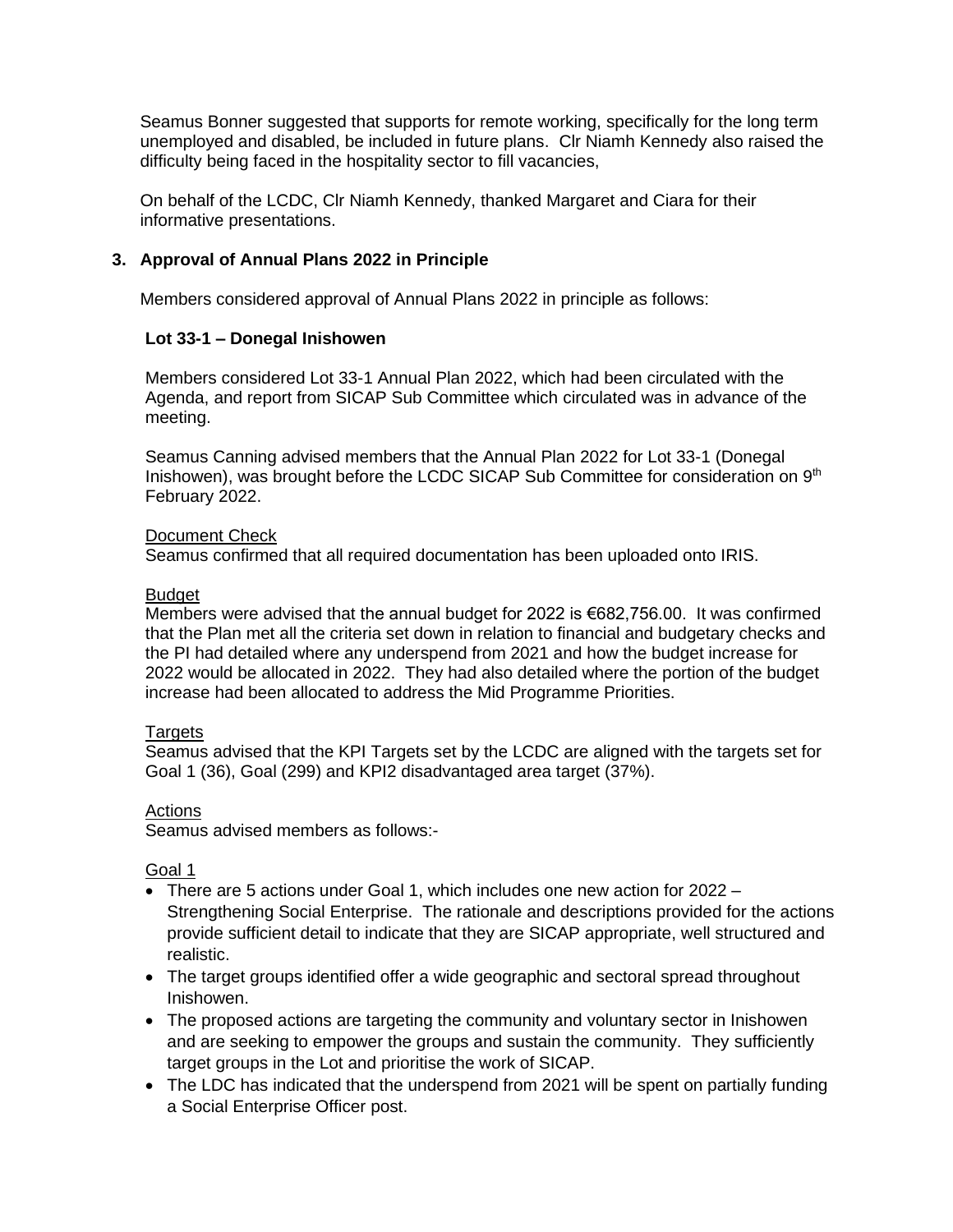- The LDC has detailed that the budget increase of 11% allocated will be spent across all programmes and confirmed that this includes actions to address the Mid Programme priorities.
- All five actions under Goal 1 have Emerging Needs Target Group (Rural Isolation transport & connectivity) selected as their primary target group and their needs will be met and each action has at least one LDC staff member assigned to it and a target assigned, where relevant.
- IDP will deliver all the actions in the Plan in collaboration with the partners listed in their Annual Plan.
- All actions have been linked to the relevant LECP objectives and action cost details have been uploaded against all 5 actions. The plan is assisting in implementing the LECP
- All proposed actions are to be implemented in conjunction with community groups in a way that is consistent with the horizontal themes of community development, equality and collaboration.

# Goal 2

- There are 5 actions under Goal 2, which include one new action for 2022 Facilitating Inclusion for All. The rationale and descriptions provided for the actions indicate that they are SICAP appropriate, well structured and realistic.
- The Goal 2 actions target issues such as employment, wellbeing and progression. The proposed actions are to be delivered across the Inishowen Peninsula and are targeting all identified SICAP objectives that make up sustainable communities.
- The Emerging Needs Target group Rural Isolation Transport & Connectivity, is the primary target for Action 10.
- The LDC has detailed that the budget increase of 11% allocated will be spent across all programmes and confirmed that a portion of the additional budget will address the Mid Programme priorities in Actions 6, 9 and 10.
- Each action has at least one LDC staff member assigned to it and a target assigned, where relevant.
- IDP will deliver all the actions in the Plan in collaboration with a wide range of appropriate and relevant the partners who are identified in their Annual Plan.
- All actions have been linked to the relevant LECP objectives and action cost details have been uploaded against all 5 actions and the plan will assist in the implementation of the LECP
- All proposed actions take account of the horizontal themes of community development, equality and collaboration. Whilst Goal 2 is aimed at individuals it should be noted that equality and networking are important elements of the actions

Members were informed that the Pobal Review of the plan was complete and that any issues raised, which were minor, had been addressed by IDP.

On the proposal of Joe Boland, seconded by Michael Tunney, members approved in principle the 2022 Annual Plan for Lot 33-1.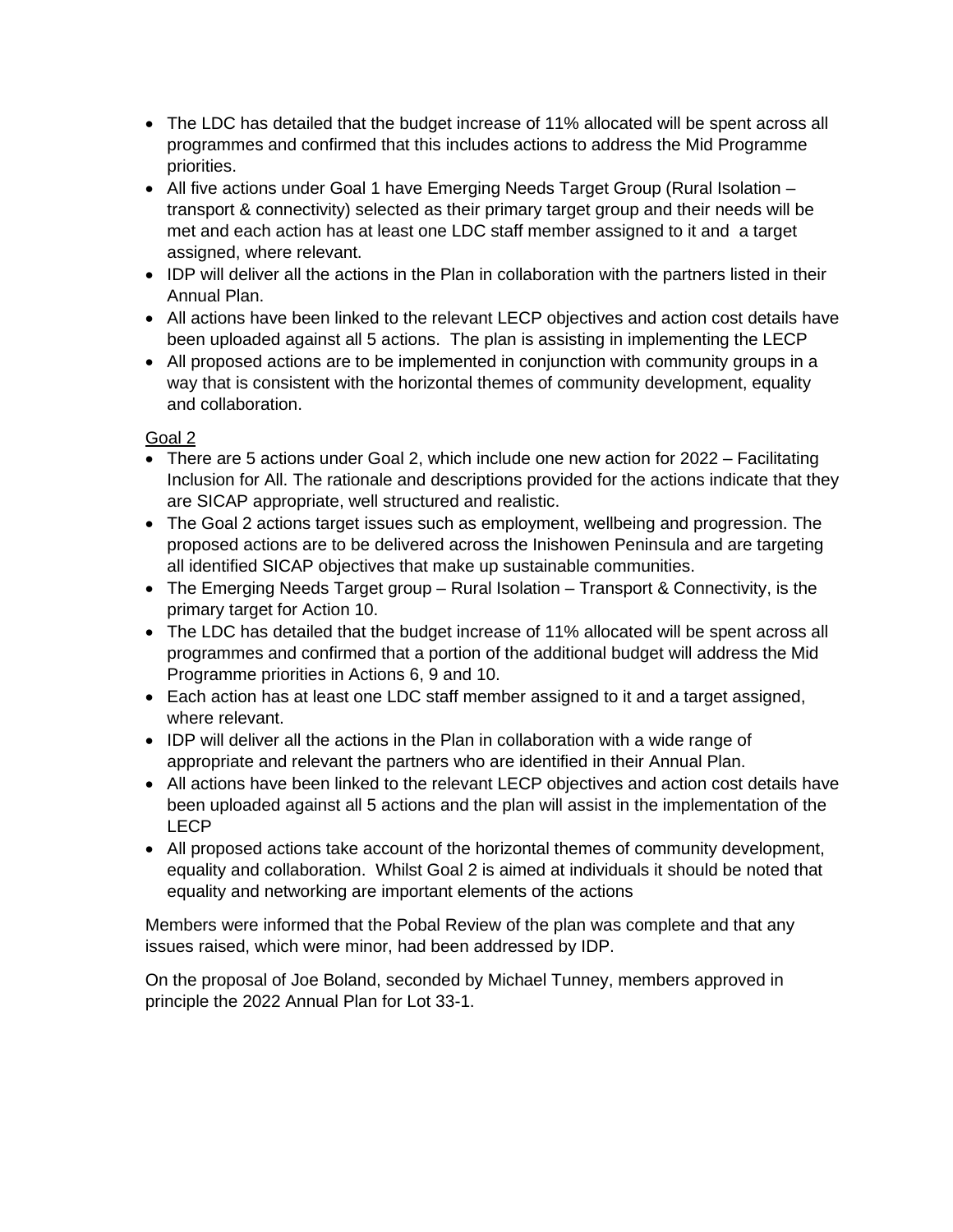## **Lot 33-2 – Donegal Gaeltacht**

Members considered Lot 33-2 Annual Plan 2022, which had been circulated with the Agenda, and report from SICAP Sub Committee which circulated was in advance of the meeting.

Seamus Canning advised members that the Annual Plan 2022 for Lot 33-2 (Donegal Gaeltacht), was brought before the LCDC SICAP Sub Committee for consideration on 9<sup>th</sup> February 2022

### Document Check

Seamus confirmed that all required documentation has been uploaded onto IRIS.

### **Budget**

Members were advised that the Annual Budget is €439,034.00. It was confirmed that the Plan met all the criteria set down in relation to budgetary checks and the PI had detailed where any underspend from 2021 and how the budget increase for 2022 would be allocated in 2022. They also detailed where the portion of the 20% budget increase had been allocated to address the Mid Programme Priorities.

## **Targets**

Seamus advised that the KPI Targets set by the LCDC are aligned with the targets set for Goal 1 (28) and Goal 2 (159) and KPI2 disadvantaged area target (44%).

## Actions

Seamus advised members as follows:-

# Goal 1

- There are 5 actions under Goal 1 and the rationale and descriptions provided for the actions indicate that they are SICAP appropriate, well structured and realistic.
- The actions included in the 2022 plan are a continuation or expansion of last year's actions
- All actions are eligible and relevant. It is proposed to deliver the actions through a large number of community organisations and actions are based on expressed community needs. The actions will seek to empower the groups and sustain the Community. The actions prioritise the work of SICAP across the Lot. The actions target identified SICAP objectives
- Actions which have 'People living in disadvantaged communities' named as the primary target group clearly name programmes for groups in a designated disadvantaged area.
- The LDC has indicated where the underspend from 2021 will be spent (Goal1 Action 1) and have detailed how the budget increase of 20% will be spent across all Goal 1 actions and on confirmed that this includes spend on actions to address the Mid Programme priorities (Goal 1 Actions 1 and 4).
- The Emerging need Target Group has been selected as the secondary target for Actions 1, 2, 3 and 4
- DLDC will deliver the actions within collaboration with a wide range of relevant partners and the outlined actions support the achievement of the desired thematic outcomes.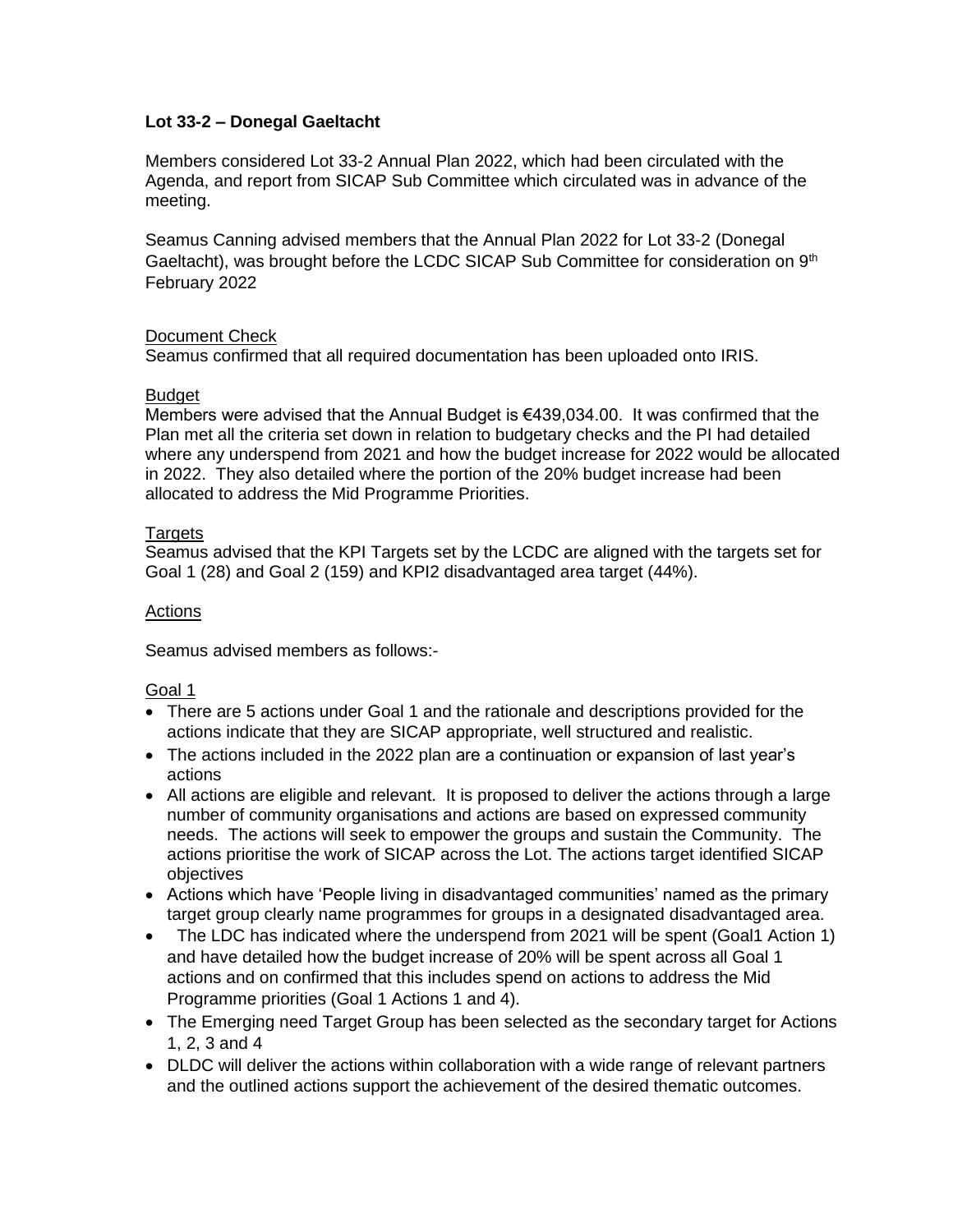- Each action has at least one LDC staff member assigned to it and a target assigned, where relevant
- All actions are consistent with the objectives of Goal 4 of the LECP sustainable, inclusive and healthy communities and the plan will assist in implementing the LECP.
- All proposed actions take account of the horizontal themes of community development, equality and collaboration and will be implemented in conjunction with community groups in a way that is consistent with community development principles.

# Goal 2

- There are 7 Actions under Goal 2 and the rationale and descriptions provided for the actions indicate that they are SICAP appropriate, well structured and realistic.
- The actions included in the 2022 plan are a continuation or expansion of last year's Actions.
- The Goal 2 actions are aimed at individuals and target issues such as employment, wellbeing and progression. There will be a wide range of impacts from the delivery of the Actions and the actions target identified SICAP objectives
- Actions which have 'People living in disadvantaged communities' named as the primary target group clearly name a designated disadvantaged area.
- The LDC has indicated that the underspend from 2021 and Budget increases will be spent on Goal 1 actions and the agreed Mid Programme Priorities also relate to Goal 1 actions only.
- The Emerging need Target Group has been selected as the primary target for Action 7 and the action supports this group.
- DLDC will deliver the actions within collaboration with a wide range of relevant partners and the outlined actions support the achievement of the desired thematic outcomes.
- Each action has at least one LDC staff member assigned to it and a target assigned, where relevant
- All actions are consistent with the objectives of Goal 4 of the LECP sustainable, inclusive and healthy communities and the plan will assist in the implementation of the LECP.
- Although Goal 2 actions are aimed at individuals equality and networking are important elements of the actions and all actions take account of the horizontal themes of community development, equality and collaboration.

Members were informed that the Pobal Review the plan was complete and that any issues raised, which were minor, had been addressed by DLDC

On the proposal of Joe Boland, seconded by Michael Tunney, members approved in principle the 2022 Annual Plan for Lot 33-2.

# **Lot 33-3 – Donegal**

Members considered Lot 33-3 Annual Plan 2022, which had been circulated with the Agenda, and report from SICAP Sub Committee which circulated was in advance of the meeting.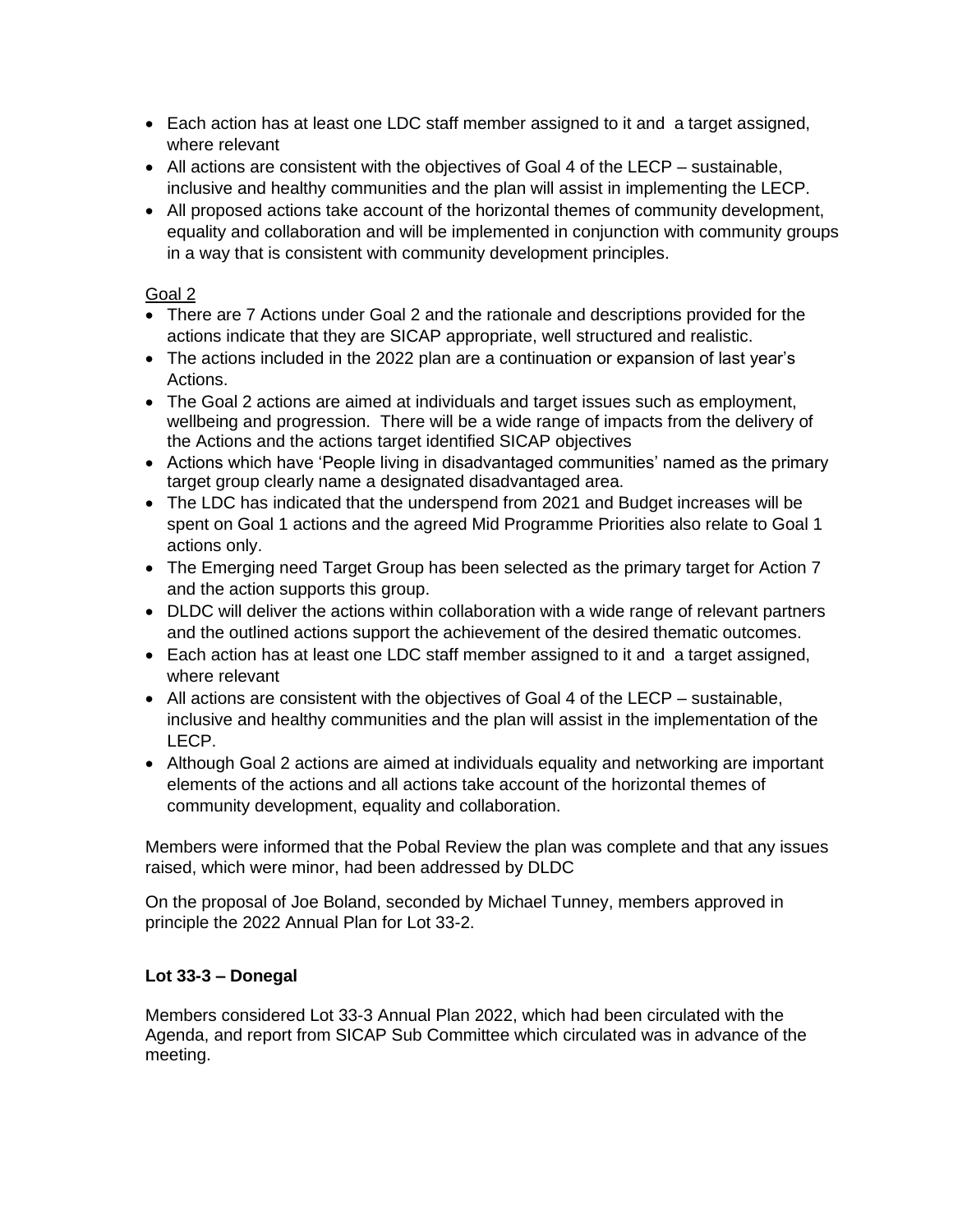Seamus Canning advised members that the Annual Plan 2022 for Lot 33-3 (Donegal), was brought before the LCDC SICAP Sub Committee for consideration on 9<sup>th</sup> February 2022

### Document Check

Seamus confirmed that all required documentation has been uploaded onto IRIS.

### **Budget**

Members were advised that the Annual Budget is  $\epsilon$ 1,145,033. The Plan meets all the criteria set down in relation to budgetary checks and the PI had detailed where any underspend from 2021 and how the budget increase for 2022 would be allocated in 2022. They also detailed where the portion of the 5% budget increase had been allocated to address the Mid Programme Priorities.

### **Targets**

Seamus advised that the KPI Targets set by the LCDC are aligned with the targets set for Goal 1 (46), Goal 2 (477) and KPI2 disadvantaged area target (28%).

### **Actions**

Seamus advised members as follows:-

### Goal 1

- There are 5 actions under Goal 1 and the rationale and descriptions provided for the actions indicate that they are SICAP appropriate, well structured and realistic.
- The actions included in the 2022 plan are a continuation or expansion of last year's actions
- All actions are eligible and relevant. It is proposed to deliver the actions through a large number of community organisations and actions are based on expressed community needs. The actions will seek to empower the groups and sustain the Community. The actions prioritise the work of SICAP across the Lot. The actions target identified SICAP objectives
- Actions which have 'People living in disadvantaged communities' named as the primary target group clearly name programmes for groups in a designated disadvantaged area.
- The LDC has indicated where the underspend from 2021 will be spent (Actions 1 and 4) and have detailed how the budget increase of 5% will be spent across all Goal 1 actions and on confirmed that this includes spend on actions to address the Mid Programme priorities (Goal 1 Actions 1 and 4).
- The Emerging need Target Group has been selected as the secondary target for Actions 1, 2, 3 and 4
- DLDC will deliver the actions within collaboration with a wide range of relevant partners and the outlined actions support the achievement of the desired thematic outcomes.
- Each action has at least one LDC staff member assigned to it and a target assigned, where relevant
- All actions are consistent with the objectives of Goal 4 of the LECP sustainable, inclusive and healthy communities and the plan will assist in implementing the LECP.
- All proposed actions take account of the horizontal themes of community development, equality and collaboration and will be implemented in conjunction with community groups in a way that is consistent with community development principles.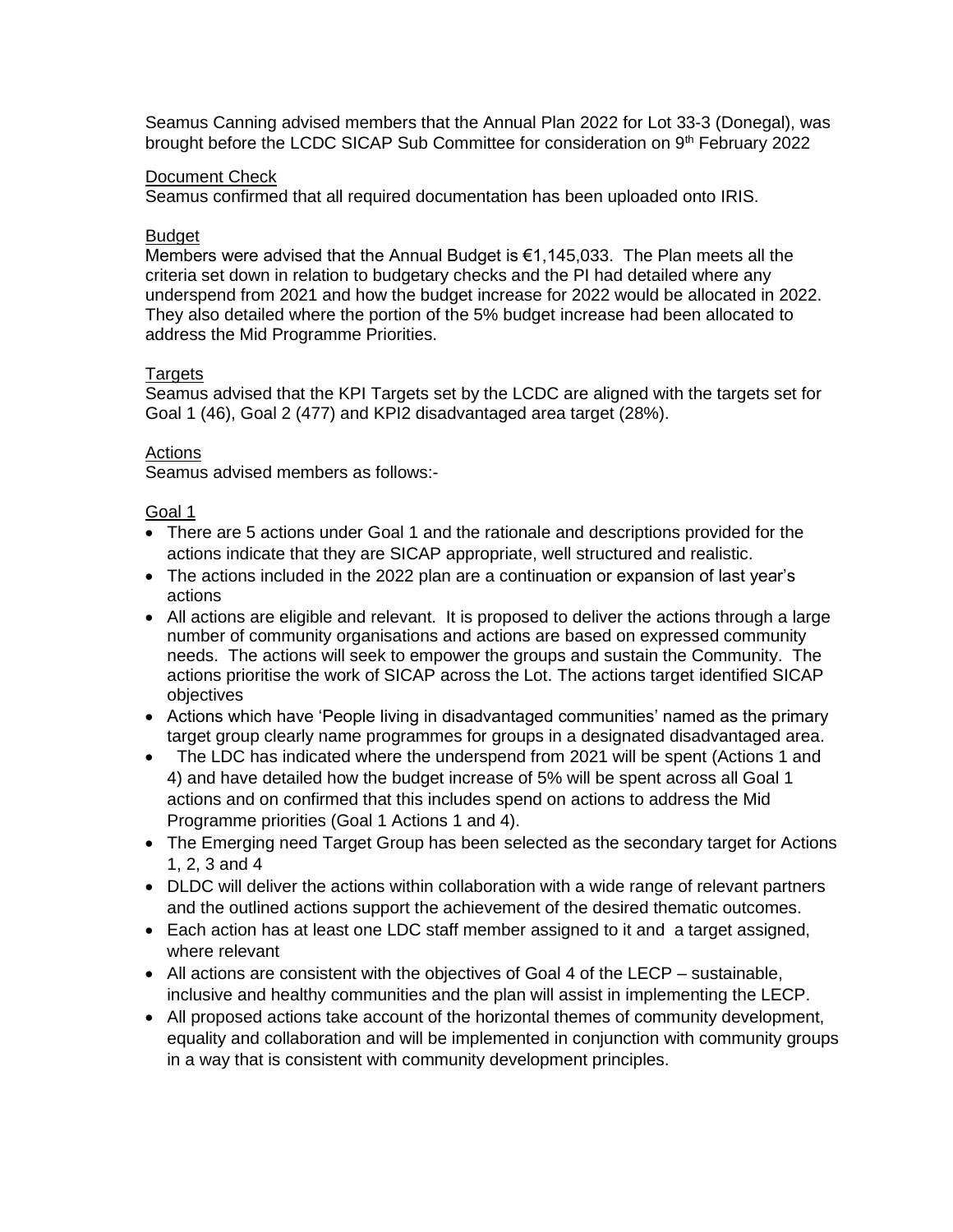Goal 2

- There are 7 Actions under Goal 2 and the rationale and descriptions provided for the actions indicate that they are SICAP appropriate, well structured and realistic.
- The actions included in the 2022 plan are a continuation or expansion of last year's Actions.
- The Goal 2 actions are aimed at individuals and target issues such as employment, wellbeing and progression. There will be a wide range of impacts from the delivery of the Actions and the actions target identified SICAP objectives
- Actions which have 'People living in disadvantaged communities' named as the primary target group clearly name a designated disadvantaged area.
- The LDC has indicated that the underspend from 2021 and a portion of the Budget increases will be spent on Action 5. Action 2 will address the outcome of the mid programme review and the agreed Statement of Priorities.
- The Emerging need Target Group has been selected as the primary target for Action 7 and the action supports this group.
- DLDC will deliver the actions within collaboration with a wide range of relevant partners and the outlined actions support the achievement of the desired thematic outcomes.
- Each action has at least one LDC staff member assigned to it and a target assigned, where relevant
- All actions are consistent with the objectives of Goal 4 of the LECP sustainable, inclusive and healthy communities and the plan will assist in the implementation of the LECP.
- Although Goal 2 actions are aimed at individuals equality and networking are important elements of the actions and all actions take account of the horizontal themes of community development, equality and collaboration.

Members were informed that the Pobal Review the plan was complete and that any issues raised, which were minor, had been addressed by DLDC

On the proposal of Joe Boland, seconded by Michael Tunney, members approved in principle the 2022 Annual Plan for Lot 33-3.

# **4. Approval of SICAP Annual Performance Reviews 2021**

Members considered the approval of SICAP Annual Performance Review 2021 for Lots 33- 1, 33-2 and 33-3 as follows:-

# **Lot 33-1**

Seamus Canning reported to the members on the Annual Progress Report submitted by Inishowen Development Partnership for Lot 33-1 for 2021. The Narrative Report, Lot Summary Report, Lot Cost Charged Reports were circulated to members with the Agenda and the Report and recommendation from the SICAP Sub Committee had been circulated in advance of the meeting.

Members were informed that the Annual Progress Report 2021 for Lot 33-1 (Inishowen), was brought before the LCDC SICAP Sub Committee for consideration on 9<sup>th</sup> February 2022. Following consideration of the Pobal Parallel review and review of all reports and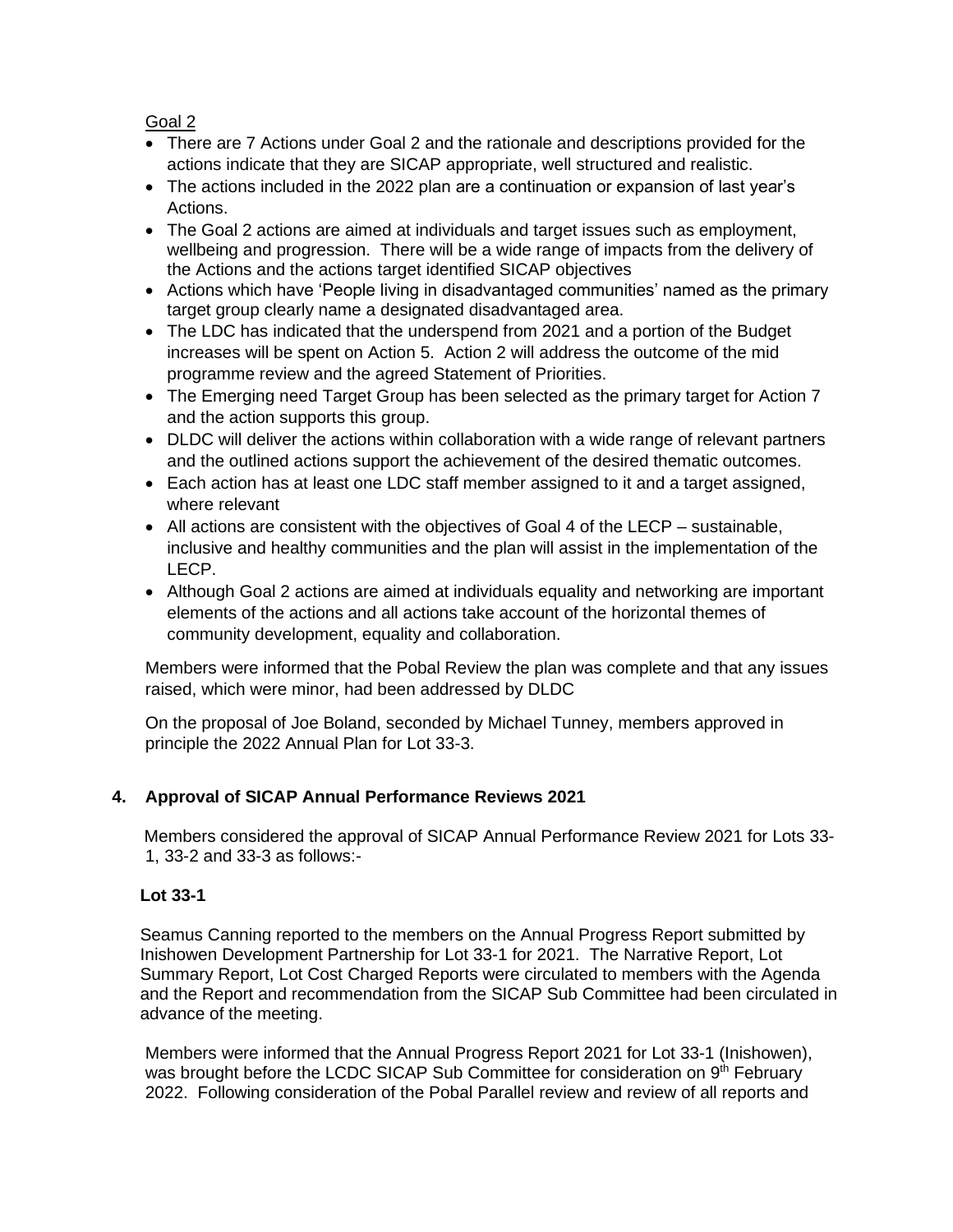documents submitted (as set out below), the SICAP Sub Committee were satisfied to recommend approval of the Annual Progress Report 2021 for Lot 33-1 Donegal Inishowen**.**

#### Document Checks

Members were advised that all required documentation has been uploaded onto IRIS. The End of Year Narrative Report had been submitted and all sections of the report had been completed satisfactorily.

#### Annual Targets

Seamus Canning advised members that the overall progress for Lot 33-1 in 2021 was good with targets for KPI1 and 2 being achieved and exceeded. The target for percentage of KPI 2 participants from Disadvantaged areas was also achieved and exceeded. The Action Progress report indicated that whilst the overall KPI 1 and 2 Targets had been achieved and exceeded, there was a large overachievement in some Action Targets and an underachievement in others. A satisfactory rationale was received from IDP in relation to this breakdown.

#### Budget Parameters

It was confirmed that the Sub Committee examined the Financial Reports submitted and confirmed that budget management by Inishowen Development Partnership was in line with Programme Guidelines. Admin costs charged as a % of Annual Budget did not exceed 25% and the costs reported against each Goal 1 and 2 as a percentage of the total actions costs was within the 40-60% threshold. The amount of spend reported on sub contractors did not exceed 30% of the total budget amount. No grants were paid by Inishowen Development Partnership in 2021. Verification checks on expenditure and VAT were carried out by Donegal County Council and no issues of concern were identified. There was a Budget underspend of €21,767.54 (3.538%) which was less than the 5% permitted to be carried forward to be spend in 2022. Therefore, no remedies need to be applied. IDP have clearly detailed in the Annual Plan 2022 where the under spent monies carried forward into 2022 will be spent

#### Additional Programme Delivery Considerations

It was confirmed that Valid Certificates of Insurance were in place and the Tax Clearance Certificate for IDP is up to date. IDP adhered to all publicity requirements.

Members were advised that the Sub Committee agreed that engagement with PI was good throughout 2021 with requests for updates, financial claims and meetings all being promptly addressed. Through engagement with the PI and as evidenced in the excellent Annual Progress Narrative Report 2021 submitted the Sub Committee were confident that IDP had clearly evidenced their capacity and adhere to the three horizontal themes of SICAP.

#### Lot Level Performance

Having examined the Lot Summary Report the Sub Committee confirmed that the Local Community Group and individual supports and interventions were in line with local needs. The Lot Level Summary Report confirmed that the type of supports to Children and Families were in line with local needs.

The Lot Level Performance report evidenced that the level of engagement with individuals and LCGs in disadvantaged areas and from SICAP Target Groups/Emerging Needs Group were in also in accordance with local needs and priorities.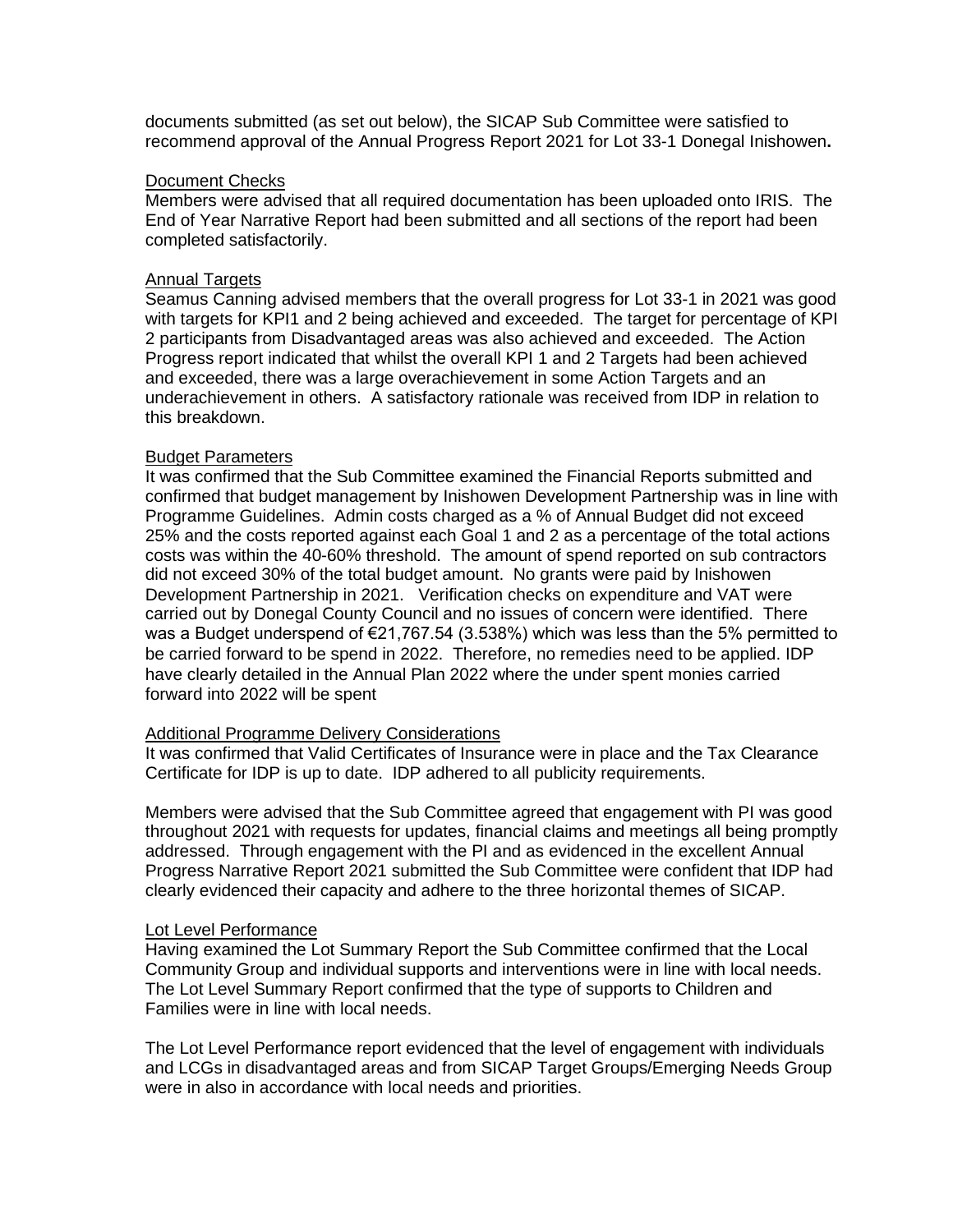#### Case Studies

The Sub Committee confirmed that the case study under the Goal 1 Project Theme on the EnVision Inshowen Service, submitted and presented by IDP at the LCDC Meeting in October, was of good quality and reflected the quality of the work on the ground by IDP. The Case Study clearly captured the journey of the participants of the EnVision Inishowen Service from over 40 towns, villages and settlements across the Inishowen Peninusal and the agreed priorities that resulted from their participation.

### Pobal Parallel Review

The Pobal parallel review was satisfactory and any issues which arose with the Data Checks had been resolved and that.

### **Overall Assessment**

The LCDC Sicap Sub Committee found no areas of concern requiring further engagement with IDP in conducting the Annual Performance review.

On the proposal of Charlene Logue, seconded by Joe Boland, the LCDC approved the Annual Progress Report 2021 for Lot 33-1 and recommended that Programme Funding in the amount of  $\epsilon$ 58,893.34 for the period 1<sup>st</sup> March 2022 to 31<sup>st</sup> March 2022 be released to Inishowen Development Partnership. Members noted that the approval of the End of Year Review also resulted in the Final Approval for the Lot 33-1 Annual Plan 2022, which had been approved in principle earlier in the meeting.

The LCDC that IDP continue to provide regular updates at LCDC Meetings throughout 2022 on Programme Delivery and Expenditure for Lots 33-1.

### **Lot 33-2 – Donegal Gaeltacht**

Seamus Canning reported to the members on the Annual Progress Report submitted by Donegal Local Development CLG for Lot 33-2 for 2021. The Narrative Report, Lot Summary Report, Lot Cost Charged Reports were circulated to members with the Agenda and the Report and recommendation from the SICAP Sub Committee had been circulated in advance of the meeting.

Members were informed that the Annual Progress Report 2021 for Lot 33-2 (Gaeltacht), was brought before the LCDC SICAP Sub Committee for consideration on 9<sup>th</sup> February 2022. Following consideration of the Pobal Parallel review and review of all reports and documents submitted (as set out below), the SICAP Sub Committee were satisfied to recommend approval of the Annual Progress Report 2020 for Lot 33-2 Donegal Gaeltacht**.**

### Document Checks

Members were advised that all required documentation has been uploaded onto IRIS. The End of Year Narrative Report had been submitted and all sections of the report had been completed satisfactorily.

### Annual Targets

Seamus Canning advised members that the overall progress for Lot 33-2 in 2021 was good with targets for KPI1 and 2 being achieved and exceeded. The target for percentage of KPI 2 participants from Disadvantaged areas was also achieved and significantly exceeded.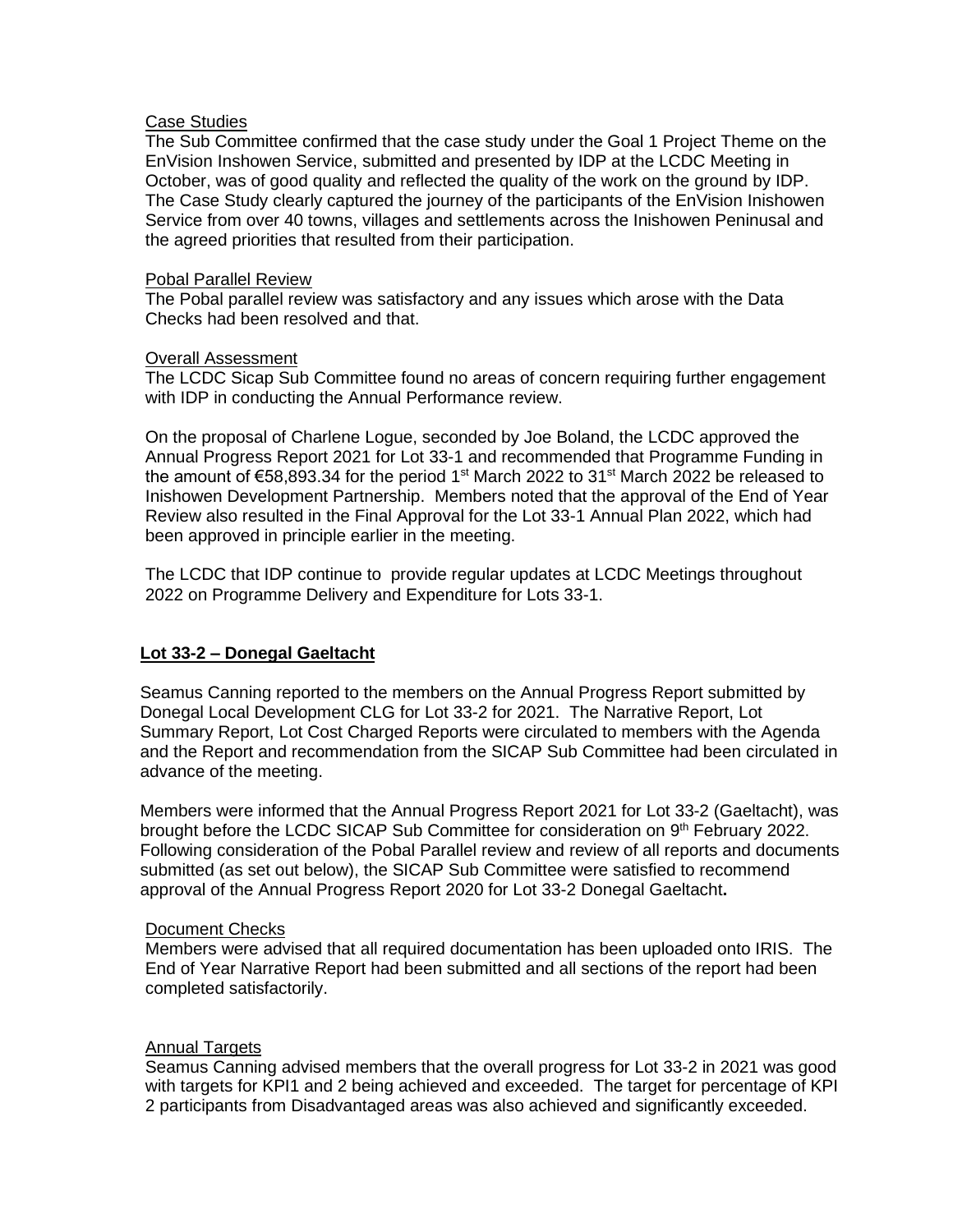The Action Progress report indicated that whilst the overall KPI 1 and 2 Targets had been achieved and exceeded, there was a large overachievement in some Action Targets and an underachievement in others. A satisfactory rationale was received from DLDC in relation to this breakdown.

### Budget Parameters

It was confirmed that the Sub Committee examined the Financial Reports submitted and confirmed that budget management by Donegal Local Development Company was in line with Programme Guidelines. Admin costs charged as a % of Annual Budget did not exceed 25% and the costs reported against each Goal 1 and 2 as a percentage of the total actions costs was within the threshold agreed in the Lot 33-2 Annual Plan. The amount of spend reported on sub contractors did not exceed 30% of the total budget amount. No grants were paid by DLDC in 2021. Verification checks on expenditure and VAT were carried out by Donegal County Council and no issues of concern were identified. The Budget underspend of €17,367.00 (4.77%) is less than 5% of the total budget. Therefore, no remedies need to be applied. DLDC have clearly detailed in the Annual Plan 2022 where the under spent monies carried forward into 2022 will be spent.

### Additional Programme Delivery Considerations

It was confirmed that Valid Certificates of Insurance were in place and the Tax Clearance Certificate for DLDC is up to date. DLDC had also adhered to all publicity requirements.

The Sub Committee agreed that engagement with PI was good throughout 2021 with requests for updates, financial claims and meetings all being promptly addressed. Through engagement with the PI and as evidenced in the Annual Progress Narrative Report 2021 submitted the Sub Committee were confident that DLDC had clearly evidenced their capacity and adhered to the three horizontal themes of SICAP.

#### Lot Level Performance

Having examined the Lot Summary Report the Sub Committee confirmed that the Local Community Group and individual supports and interventions were in line with local needs. The Lot Level Summary Report confirmed that the type of supports to Children and Families were in line with local needs.

The Lot Level Performance report evidenced that the level of engagement with individuals and LCGs in disadvantaged areas and from SICAP Target Groups/Emerging Needs Group were in also in accordance with local needs and priorities.

#### Case Studies

The Sub Committee confirmed that the case study submitted and presented by DLDC at the LCDC Meeting in October under the Goal 2 Theme on Preparing People for Employment and to Remain in Work was of good quality and reflected the quality of the work on the ground by DLDC. It clearly evidenced the achievement of the aims of the programme, which were to promote confidence in navigating the world of employment for the young adults who participated.

#### Pobal Parallel Review

The Pobal parallel review was satisfactory and issues which arose with the Data Checks have been resolved.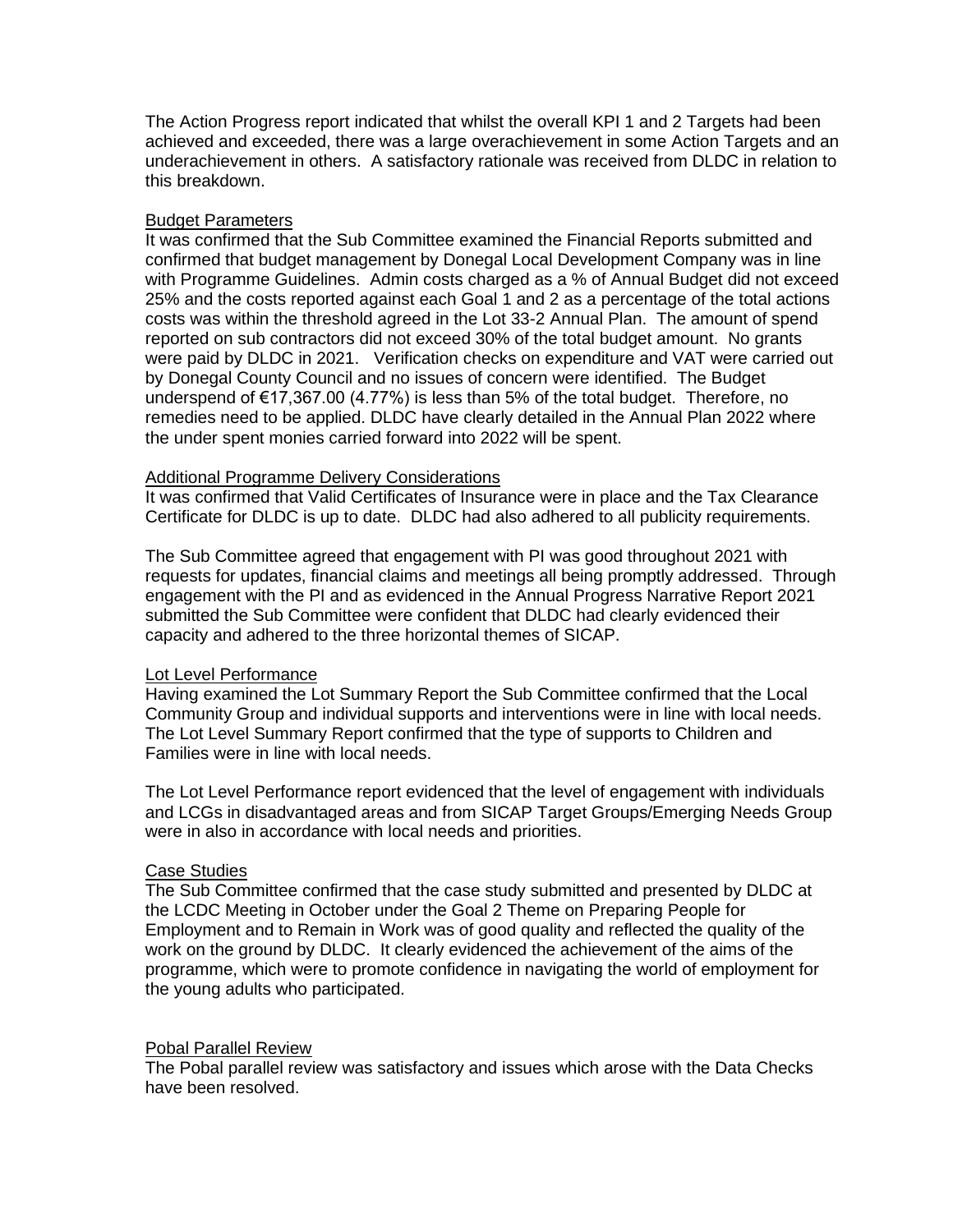### **Overall Assessment**

The LCDC Sicap Sub Committee found no areas of concern requiring further engagement with DLDC in conducting the Annual Performance review.

On the proposal of Charlene Logue, seconded by Joe Boland, the LCDC approved the Annual Progress Report 2021 for Lot 33-2 and recommended that Programme Funding in the amount of €36,586.17 for the period 1<sup>st</sup> March 2022 to 31<sup>st</sup> March 2022 be released to Donegal Local Development CLG. Members noted that the approval of the End of Year Review also resulted in the Final Approval for the Lot 33-2 Annual Plan 2022, which had been approved in principle earlier in the meeting.

The LCDC that DLDC to continue to provide regular updates at LCDC Meetings throughout 2022 on Programme Delivery and Expenditure for Lots 33-2.

#### **Lot 33-3 – Donegal**

Seamus Canning reported to the members on the Annual Progress Report submitted by Donegal Local Development CLG for Lot 33-3 for 2021. The Narrative Report, Lot Summary Report, Lot Cost Charged Reports were circulated to members with the Agenda and the Report and recommendation from the SICAP Sub Committee had been circulated in advance of the meeting.

Members were informed that the Annual Progress Report 2021 for Lot 33-3 (Donegal), was brought before the LCDC SICAP Sub Committee for consideration on 9<sup>th</sup> February 2022. Following consideration of the Pobal Parallel review and review of all reports and documents submitted (as set out below), the SICAP Sub Committee were satisfied to recommend approval of the Annual Progress Report 2020 for Lot 33-3 Donegal**.**

#### Document Checks

Members were advised that all required documentation has been uploaded onto IRIS. The End of Year Narrative Report had been submitted and all sections of the report had been completed satisfactorily.

#### Annual Targets

Seamus advised members that the overall progress for Lot 33-3 in 2021 was good with targets for KPI1 and 2 being achieved and exceeded. The target for percentage of KPI 2 participants from Disadvantaged areas was also achieved and exceeded. The Action Progress report indicated that whilst the overall KPI 1 and 2 Targets had been achieved and exceeded, there was a large overachievement in some Action Targets and an underachievement in others. A satisfactory rationale was received from DLDC in relation to this breakdown

#### Budget Parameters

The Sub Committee examined the Financial Reports submitted and confirmed that budget management by Donegal Local Development Company was in line with Programme Guidelines. Admin costs charged as a % of Annual Budget did not exceed 25% and the costs reported against each Goal 1 and 2 as a percentage of the total actions costs was within the threshold agreed in the Lot 33-3 Annual Plan. The amount of spend reported on sub contractors did not exceed 30% of the total budget amount. The total grant amount reported as spend was less than or equal to 7.5% of the total action budget amount. No grants were paid by DLDC to individuals. Grants that were paid to Local Community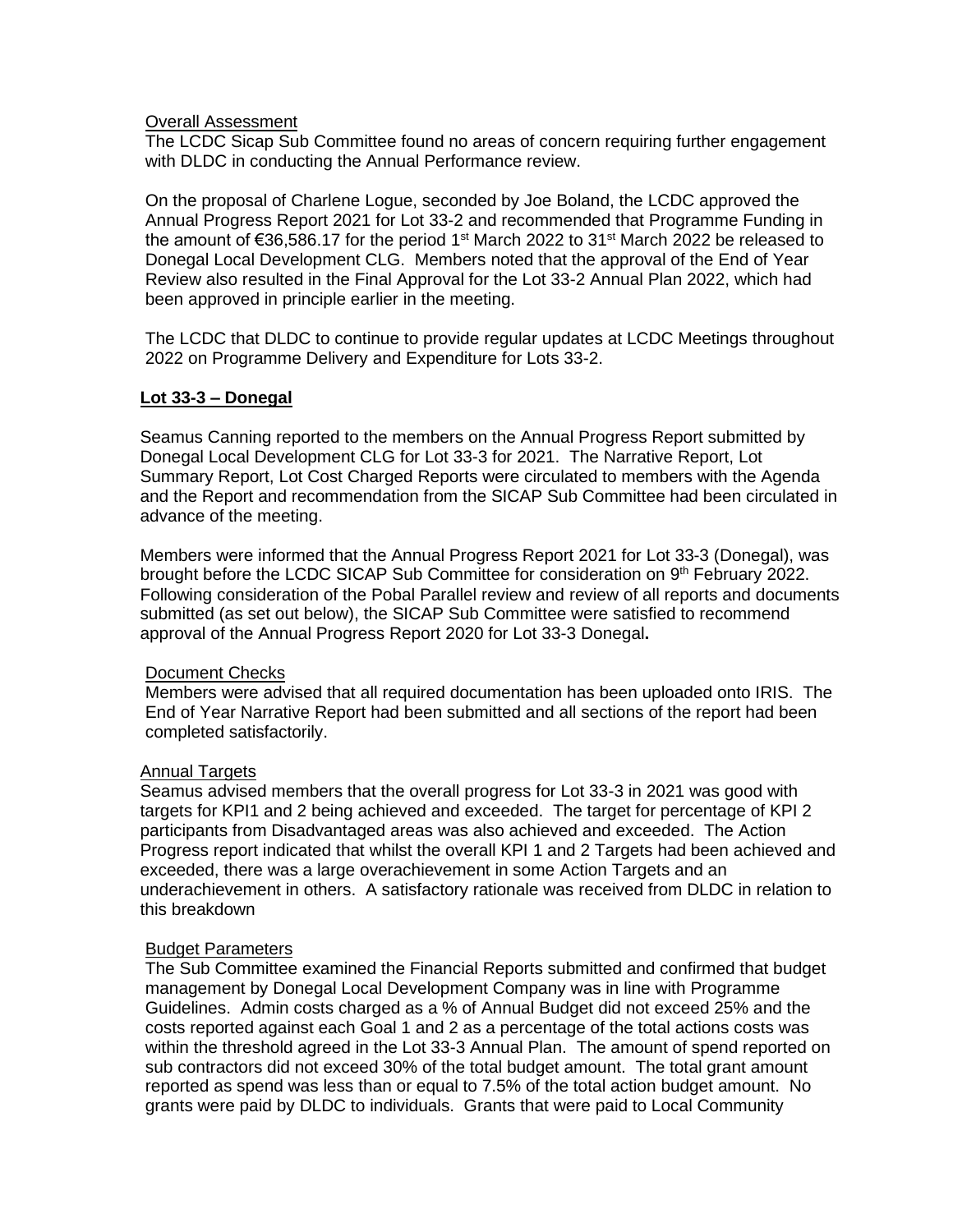Groups or to an Enterprise Start up or Social Enterprise did not include more than one grant to any group and none of the grants awarded exceeded the maximum eligible amount of €2,500.

Verification checks on expenditure and VAT were carried out by Donegal County Council and no issues of concern were identified.

The Budget under spend of  $\epsilon$ 60,435.82 (5.21%) exceeded the 5% of the overall annual budget that can be carried forward and spent in 2022. Therefore 0.21% of the overall budget, €2,443.83, must be deducted from the next payment to the LCDC in 2022. DLDC have clearly detailed in the Annual Plan 2022 where the remaining under spent monies carried forward into 2022 will be spent.

#### Additional Programme Delivery Considerations

It was confirmed that Valid Certificates of Insurance were in place and the Tax Clearance Certificate for DLDC is up to date. DLDC had also adhered to all publicity requirements.

Members were advised that the Sub Committee agreed that engagement with PI was good throughout 2021 with requests for updates, financial claims and meetings all being promptly addressed. Through engagement with the PI and as evidenced in the Annual Progress Narrative Report 2021 submitted the Sub Committee were confident that DLDC had clearly evidenced their capacity and adhere to the three horizontal themes of SICAP.

#### Lot Level Performance

Having examined the Lot Summary Report the Sub Committee confirmed that the Local Community Group and individual supports and interventions were in line with local needs. The Lot Level Summary Report confirmed that the type of supports to Children and Families were in line with local needs.

The Lot Level Performance report evidenced that the level of engagement with individuals and LCGs in disadvantaged areas and from SICAP Target Groups/Emerging Needs Group were in also in accordance with local needs and priorities**.**

#### Case Study

The Sub Committee confirmed that the case study submitted and presented by DLDC at the LCDC Meeting in October under the Goal 1 or 2 Project Theme on 'Goal 1 – Support Social Enterprises which contribute to SICAP Outcomes was of good quality and reflected the quality of the work on the ground by DLDC. The Case Study clearly evidenced the establishment of the Social Enterprise Network Donegal (SEND) a support structure for frontline organisations and its achievements.

#### Pobal Parallel Review

The Pobal parallel review was satisfactory and issues which arose with the Data Checks have been resolved..

### Overall Assessment

The LCDC Sicap Sub Committee found no areas of concern requiring further engagement with DLDC in conducting the Annual Performance review.

On the proposal of Charlene Logue, seconded by Joe Boland, the LCDC approved the Annual Progress Report 2021 for Lot 33-3 and recommended that Programme Funding in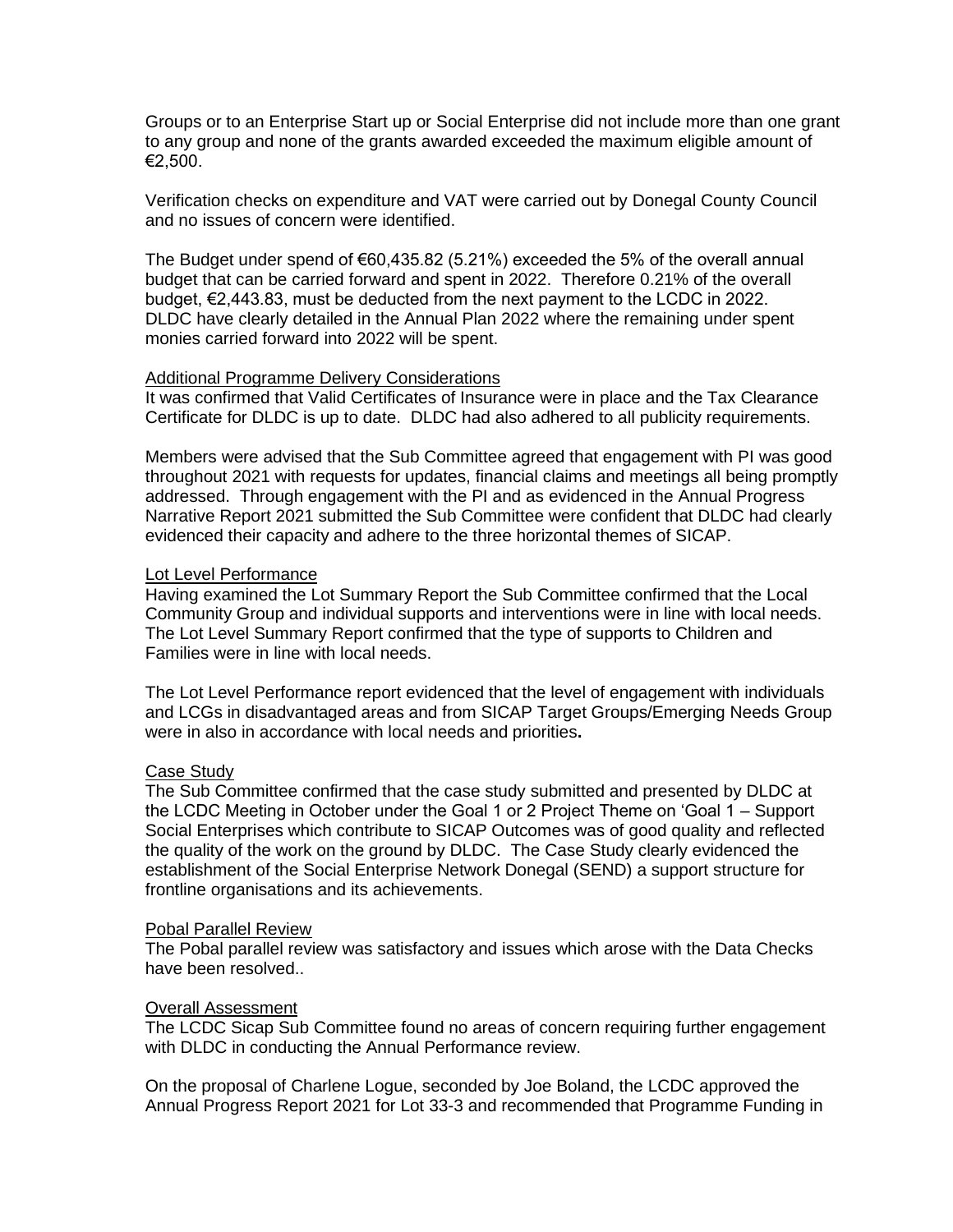the amount of €92,975.59 for the period 1<sup>st</sup> March 2022 to 31<sup>st</sup> March 2022 be released to Donegal Local Development CLG. This figure reflects the deduction  $\epsilon$ 2,443.83 from the figure due for Payment 2 Quarter 2 to repay underspend above 5% in 2021. Members noted that the approval of the End of Year Review also resulted in the Final Approval for the Lot 33-3 Annual Plan 2022, which had been approved in principle earlier in the meeting.

The LCDC that DLDC to continue to provide regular updates at LCDC Meetings throughout 2022 on Programme Delivery and Expenditure for Lots 33-3.

## **5. SICAP Audit 2020**

Members considered the SICAP Audit 2020 which was circulated with the Agenda for the meeting. Seamus Canning advised members that the audit of the SICAP programme is provided for in the SICAP Funding Agreement between the Department of Rural & Community Development and the LCDC. He confirmed that this was the third year the audit has been carried by DCC Internal Audit Section in conjunction with Community Development administration. Members were informed that the purpose of the audit is to undertake independent checks of both the financial and non-financial records and activity to ensure that there is compliance with all of the requirements of the programme.

Seamus advised that, as was the case in 2019, the 2020 audit was carried out remotely. The cooperation of the PIs in this regard was acknowledged and appreciated.

Members were advised that the processes examined during the audit were found to be in compliance with the SICAP programme requirements.

On the proposal of Clr Maire Therese Gallagher seconded by Clr Niamh Kennedy members noted and approved the SICAP Audit 2020.

### **6. Letterkenny Town Social Enterprise Grants**

Paddy Doherty reminded members that at the LCDC Meeting on 16<sup>th</sup> November they were advised that this Scheme was an initiative being taken by Donegal County Council in conjunction with the Northern & Western Regional Assembly under the National Social Enterprise Policy for Ireland. The application form and guidelines for the scheme were based on the parameters used for the National Social Enterprise Grant Scheme 2021. Expressions of interest were sought from Social Enterprises to be submitted by 3pm on 30<sup>th</sup> November 2021.

Members were informed that on 10<sup>th</sup> December 2021, the LCDC Grant Evaluation Sub Committee met to evaluate applications received for the scheme. 8 applications were initially received with one being subsequently withdrawn.

Sub Committee Members agreed that the parameters used for the National Social Enterprise Grant Scheme recently administered by the LCDC, should be applied to the evaluation of these applications. The Department of Rural and Community Development had confirmed at an information Webinar for the National Social Enterprise Grants Scheme that sporting organisations could not be categorized as Social Enterprises for the purpose of this funding scheme. One application from a Sports Group was accordingly deemed invalid by the Sub Committee.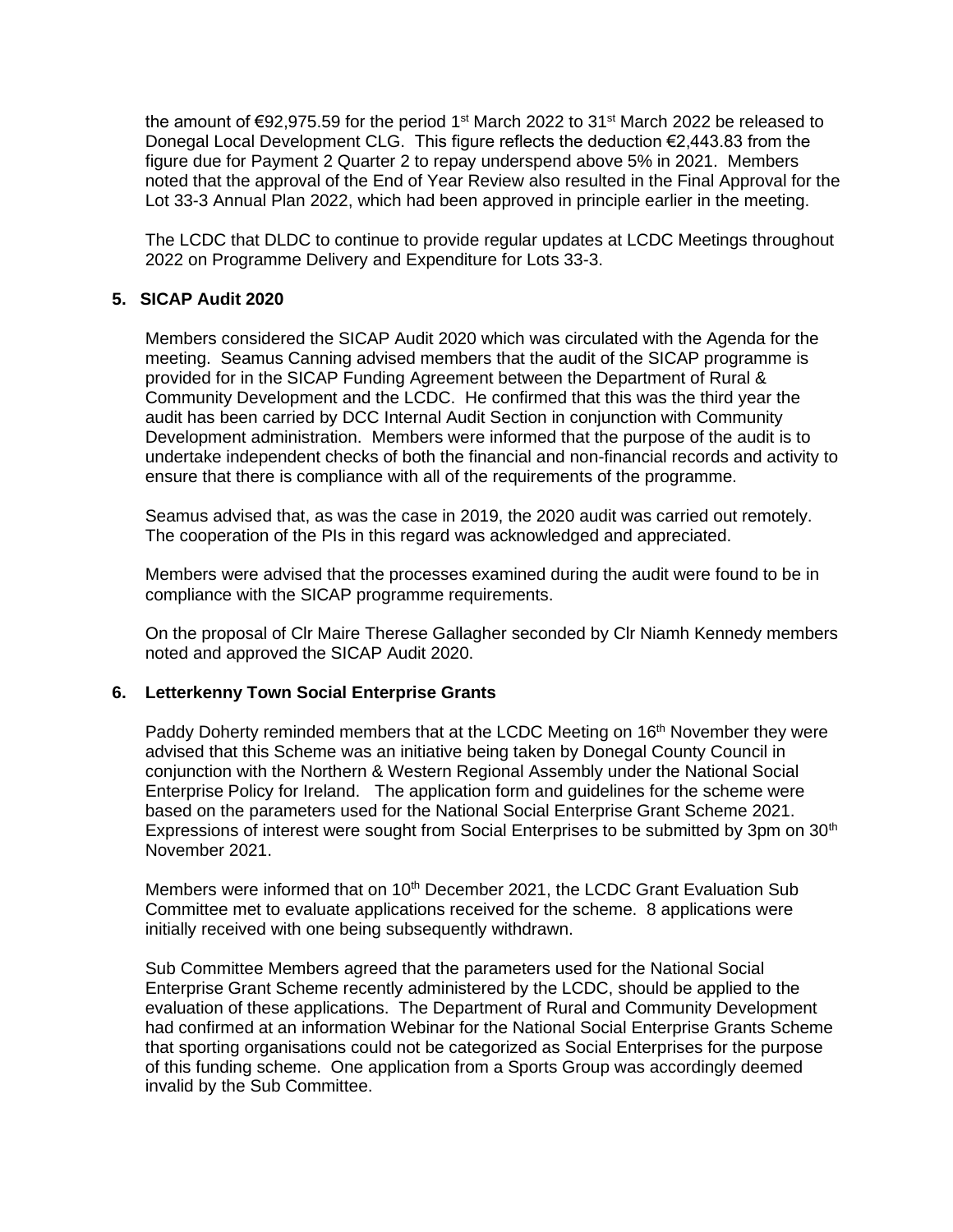The 6 remaining Expressions of Interest were deemed valid pending submission of additional information from one applicant.

Shortly after the evaluation of applications, the Northern & Western Regional Assembly advised that following an audit review they could not allow the €1million allocated to Donegal County Council to be used for this grant scheme as the principal beneficiaries of the monies must be Donegal County Council.

Internal discussion took place within Donegal County Council and they have agreed to honour the process of the scheme and permit the award of grants to the applications which had been received before the closing date, evaluated by the LCDC Grant Evaluation Sub Committee and deemed valid.

Members of the LCDC Grant Evaluation met on  $10<sup>th</sup>$  February 2022 to review additional information received from applicant and agreed to recommend the approval of the following Expressions of Interest in the Letterkenny Town Social Enterprise Grants to Donegal LCDC:-

| <b>Name</b>             | <b>Purpose of Grant</b>                             | <b>Amount</b> |
|-------------------------|-----------------------------------------------------|---------------|
|                         | To build extension to existing building to create a |               |
|                         | disability friendly rest area, sensory room and     |               |
|                         | garden, multi-purpose changing room for people      |               |
|                         | with disabilities, toilets (with public access) and |               |
| Cairde le Cheile        | disability access to all areas from town park       | €200,000.00   |
|                         | To purchase two units in Courtyard Shopping         |               |
|                         | Centre for use as Charity Shop, Office Space and    |               |
|                         | space for programmes eg Adult Education             |               |
|                         | Classes, Alternative Therapies, Exhibitions,        |               |
| Letterkenny             | Youth Programmes, Drop in for older Adults, IT      |               |
| Community               | Classes, Men's & Women's Health Programmes,         |               |
| Development CLG         | Office Services.                                    | €200,000.00   |
|                         | Development of Active Age Centre (former            |               |
|                         | Furniture 2000 building behind Charley's Cafe) to   |               |
|                         | complete upper floor and install lift, necessary    |               |
|                         | works to make building fire safety compliant,       |               |
|                         | construction of internal divisions to make it       |               |
|                         | usable for classes/groups as well as offices &      |               |
| Cara House              | installation of hot desk facilities                 | €125,000.00   |
|                         | To Build meeting room, kitchen, changing            |               |
|                         | facilities, showers and toilets for players and     |               |
|                         | officials to include a viewing area which is fully  |               |
| Letterkenny             | accessible to wheelchair users. Meeting area        |               |
| <b>Community Centre</b> | and kitchen will be available to wider community.   | €200,000.00   |
|                         | Renovation of ground floor of McKendrick House,     |               |
|                         | Pearse Rd, Letterkenny to provide a social          |               |
| <b>Congress Centre</b>  | enterprise centre to include reception, 2 offices   |               |
| <b>Network</b>          | for let, 4 admin offices & public coffee shop       | €110,700.00   |
|                         | Purchase of rehabilitative equipment ie Ekso NR     |               |
|                         | exoskeleton which will be used for medical          |               |
| No Barriers Foundation  | rehabilitation for stroke and spinal cord injury    | €170,874.00   |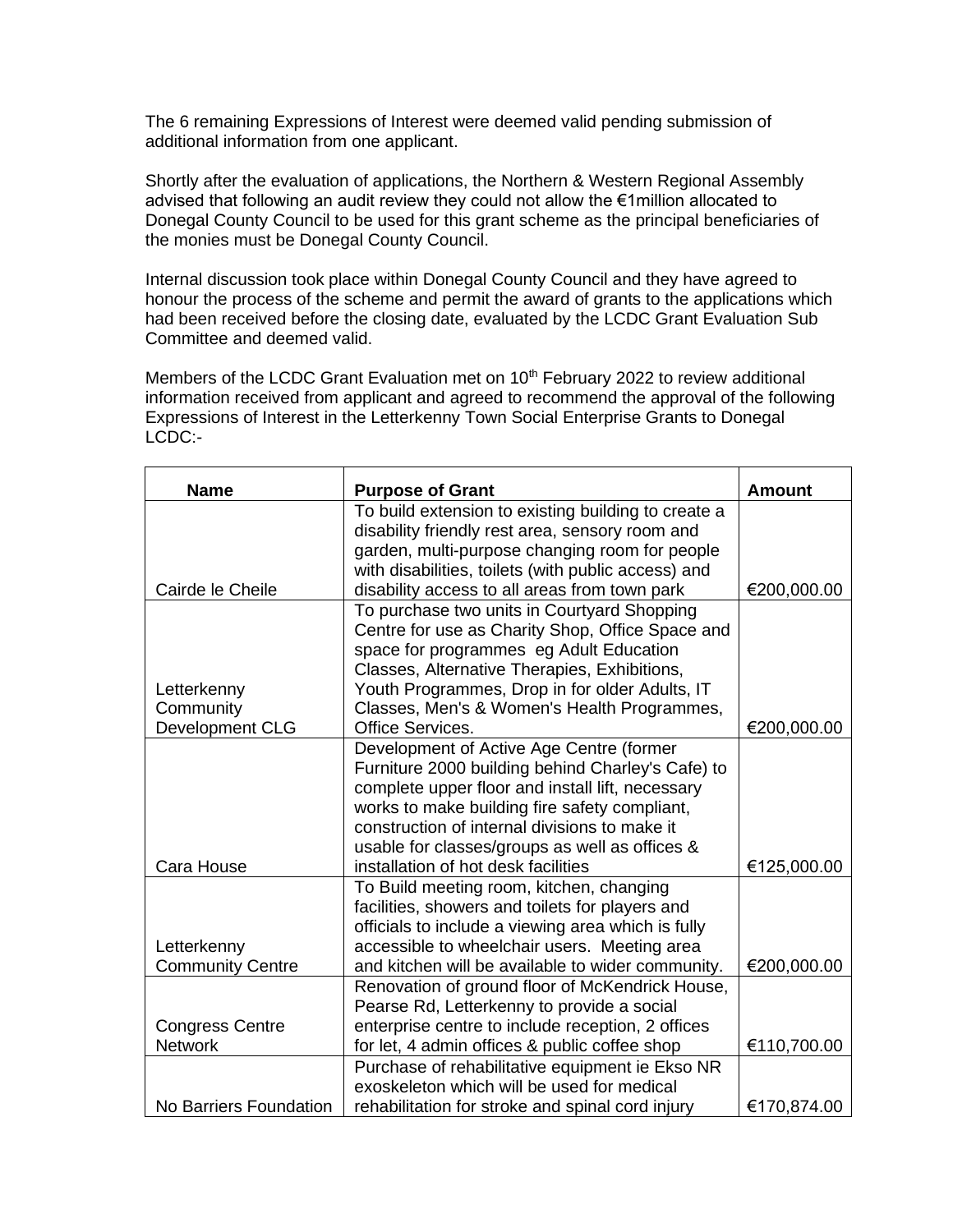On the proposal of Clr Maire Therese Gallagher, seconded by Clr Niamh Kennedy members approved the award of Letterkenny Town Social Enterprise Grants to the groups as set out above.

### **7. Community Audit**

Seamus Canning advised members that the Community Section conducted an Audit of Community Groups in the County in late 2021 by inviting responses to an online questionnaire from Community Groups in the County. Groups were engaged through issue of Press Release, Social Media PPN and direct email contact. Participants were asked a series of questions

- Name and Contact
- Municipal District
- Purpose of the Group
- Needs of the Group

Under needs of the group they were given options under type of funding and training they needed. Groups were also requested to give Data sharing Consent to allow their contact details to be shared with the directorate and other Council Services so they could be advised directly of any relevant Funding opportunities or events relevant to their group. 188 groups completed the questionnaire and of those 186 gave consent to share their contact details.

The report circulated with the Agenda provides a breakdown of these responses. Members will noted the equal divide of responses between the Municipal Districts and the wide variety of sectors represented by respondents and that the needs of groups were very clearly display.

Members acknowledged the value of this work and requested that it be reviewed regularly and added to.

### **8. Community Funding Report**

Paddy Doherty presented a report providing a breakdown of all funding awarded by the LCDC for the following funding Programmes in 2021:

- Community Enhancement Programme
- COVID 19 Emergency Fund
- Social Enterprise Grant Scheme
- Development Fund Initiative
- LEADER
- CLAR
- ORIS

A breakdown of the number and amount of grants awarded by Municipal District was included in the report. Paddy confirmed to members that 447 funding awards were made to to 370 groups in 2021. Paddy Doherty also made a presentation to members of a heat map of the geographical location of all funding awards in 2021.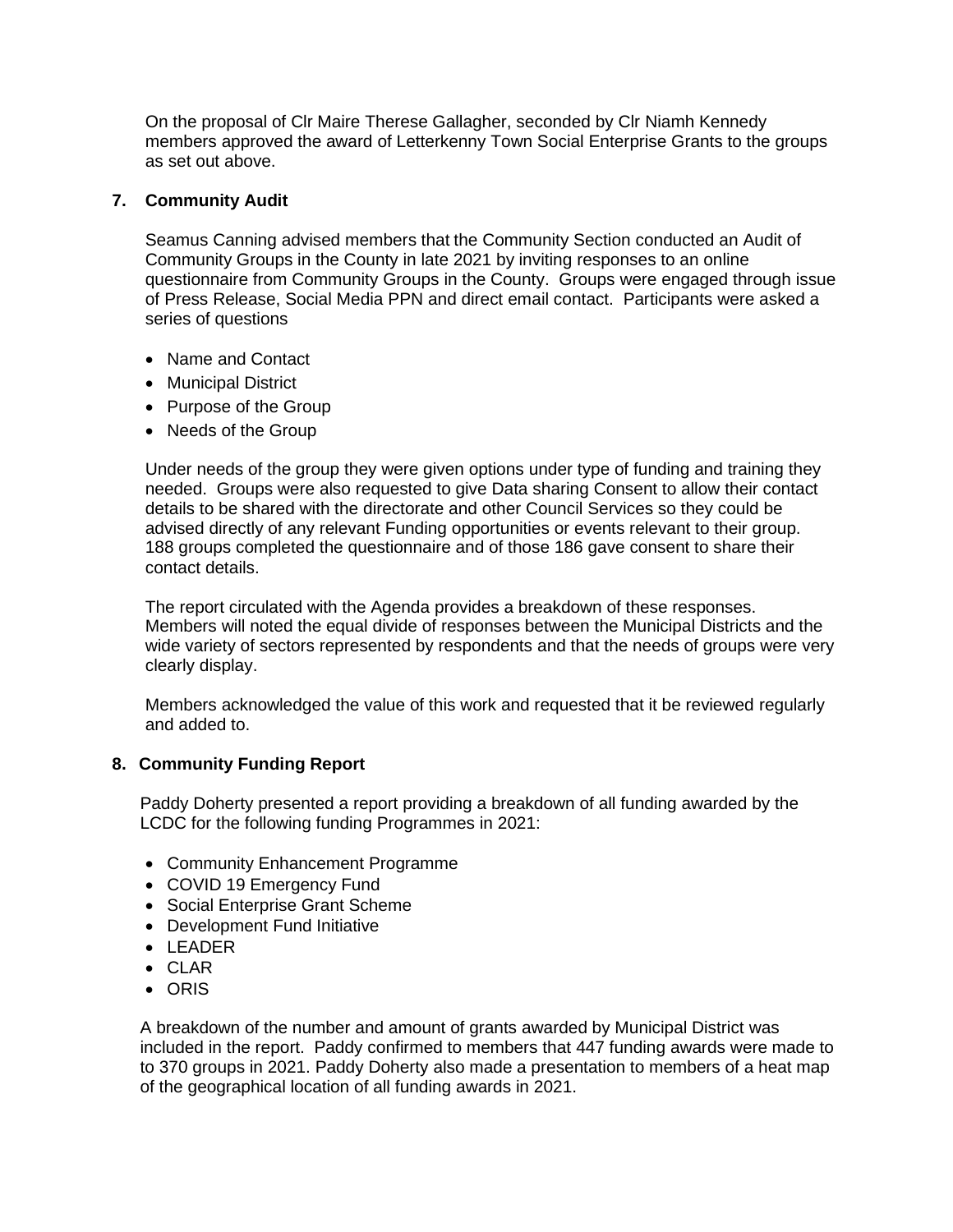Members welcomed the report and requested that it be circulated to them. It was further agreed that the report would be circulated to be brought to the attention of all Council Members at MD Level.

### **9. LCDC Annual Report 2021**

Paddy Doherty requested that members consider approval of the LCDC Annual Report 2021 which had been circulated with the Agenda. He advised that once it was approved by the LCDC it would be brought before the full Council for approval.

On behalf of the LCDC, Clr Niamh Kennedy welcomed the opportunity to bring the report to a full Council meeting to allow all members to see the work of the LCDC.

On the proposal of Clr Maire Therese Gallagher, seconded by Joe Boland, members approved the LCDC Annual Report 2021.

### **10. LECP Review**

Paddy Doherty updated members on the review of the Donegal LECP and particularly the establishment of Donegal LECP Advisory Steering Group.advised members.

Members were advised that the primary aim of the LECP was to set out, for a six-year period the objectives and actions needed to promote and support the economic development and the local and community development of the relevant Local Authority area, both by the Local Authority directly and in partnership with other economic and community development stakeholders. Paddy advised it will be necessary to ensure adequate co-ordination between the community and economic elements of the LECP therefore it is recommended that an Advisory Steering Group be established with this co-ordination as its primary function. He reported to members that the Department guidelines outlined that the structure for the Advisory Steering Group should include:-

- at least one member of the LCDC;
- at least one member of the SPC for Economic, Enterprise and Emergency SPC;
- the Chief Officer (or a nominee) of the LCDC;
- the Director of Service supporting the SPC for Economic, Enterprise and Emergency SPC or a nominee;
- and subject to avoiding unwieldy size, any person that both the SPC and LCDC consider likely to make a significant contribution. This may include senior personnel from relevant public and private sector organisations, individuals with entrepreneurial expertise, expertise that can practically consider potential synergies between economic and community elements, third level institutions, members of the relevant Regional Enterprise Plan Steering Committee or other relevant interests.

He advised that The specific role of the Advisory Steering Group will be to advise and assist on:

- the development of the socio-economic statement setting out the High-Level Goals for the area;
- the arrangement and management of an inclusive consultation process for the development of the economic elements and the community elements of the framework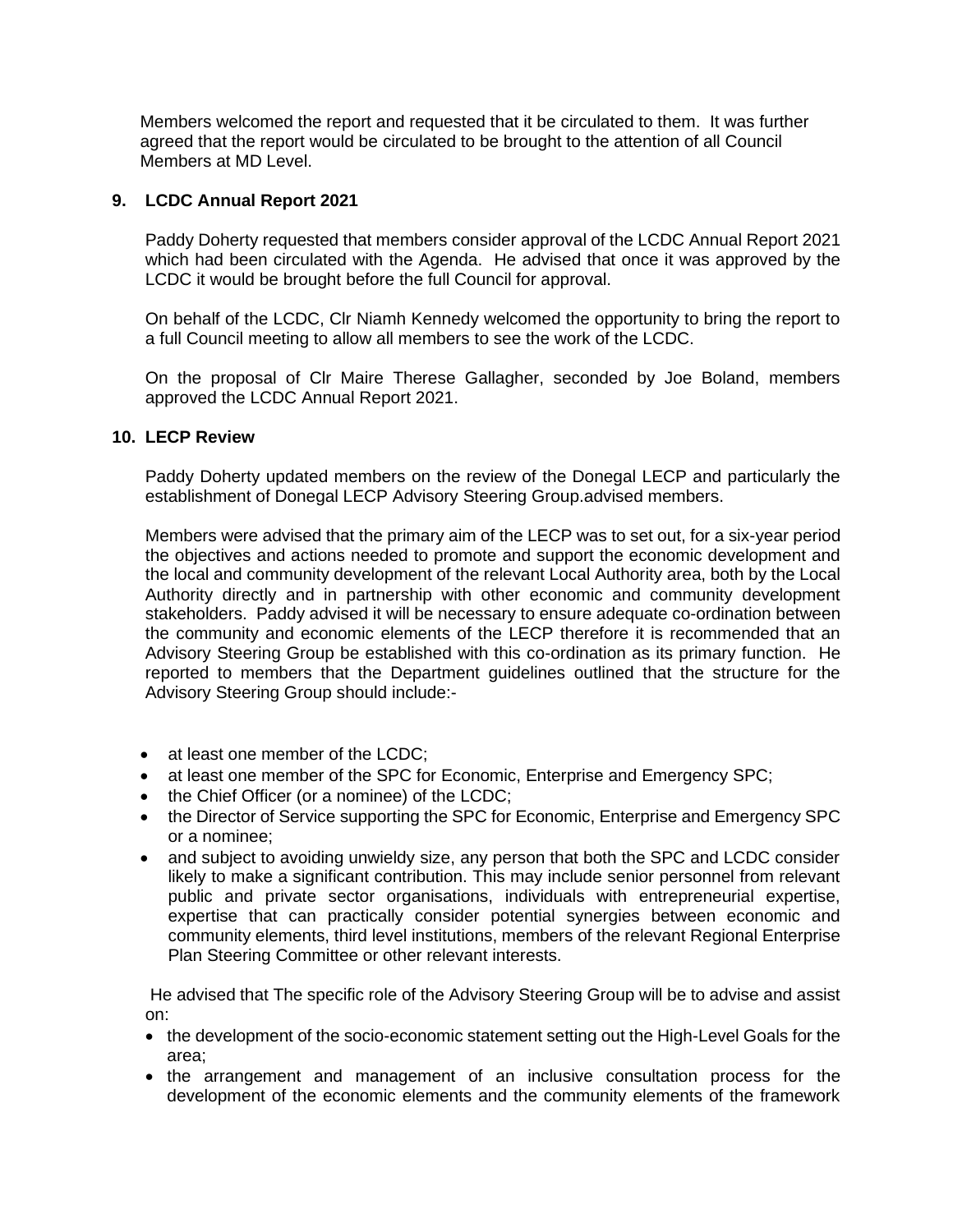LECP based on the High-Level Goals in the socio-economic statement, and the additional consultations identified for the community element;

- the particular areas of activity to be covered respectively by the economic elements and the community elements of the LECP, as well as areas of complementary and coordinated activity, taking account of the need to reduce duplication and unnecessary overlap and to maximise the use of available resources;
- the integration of both the economic and community elements into a single, coherent Framework LECP;
- ensuring that, there is clarity as to where responsibility rests for leading/coordinating for each action detailed in the Implementation Plan;
- ensuring the LECP is consistent with the relevant statutory City/County Development Plan; and ensuring the LECP is consistent with any Regional Spatial and Economic Strategy (RSES) or, as appropriate, National Planning Framework or other national policy, that may apply.

He further advised that the specific role and functions of the Advisory Steering Group in the context of the development of the Implementation Plans will be to advise and assist on:

- engagement with the LCDC, SPC and other relevant agencies and organisations on an ongoing basis;
- the actions to be included in the Implementation Plan;
- ensuring an integrated approach to the implementation of both economic and community actions outlined in the implementation plans; and
- ensuring clarity as to where responsibility rests for leading/coordinating on actions.

Paddy then invited the LCDC to nominate two members of the LCC onto the Advisory Steering Group and requested that the nominees reflect the balance of public/private and gender balance required as part of the decision making process.

On the proposal of Clr Niamh Kennedy, seconded by Paul Hannigan, the LCDC approved the nomination of Clr Maire Therese Gallagher as LCDC (Public) representative on the Advisory Steering Group.

On the proposal of Joe Boland, seconded by Clr Maire Therese Gallagher, the LCDC approved the nomination of Charlene Logue as LCDC (Private) representative on the Advisory Steering Group.

Following a query from Clr Niamh Kennedy, Paddy Doherty confirmed that there would be a public consultation element within the preparation of the LECP. Liam Ward confirmed that there would be ample opportunity for LCDC members to discuss the various elements and objectives to be included in the LECP. He assured members that regular reports advising of updates and progress would be brought to LCDC meetings.

Clr Maire Therese Gallagher queried whether a framework for the plan nationally was available as a guideline to ensure consistency of approach and to ensure that the LECP is accessible and easily read. Paddy Doherty assured her that the existing LECP would serve as a good framework to work from and that there would be interaction between Chief Officers in neighbouring counties during the review process.